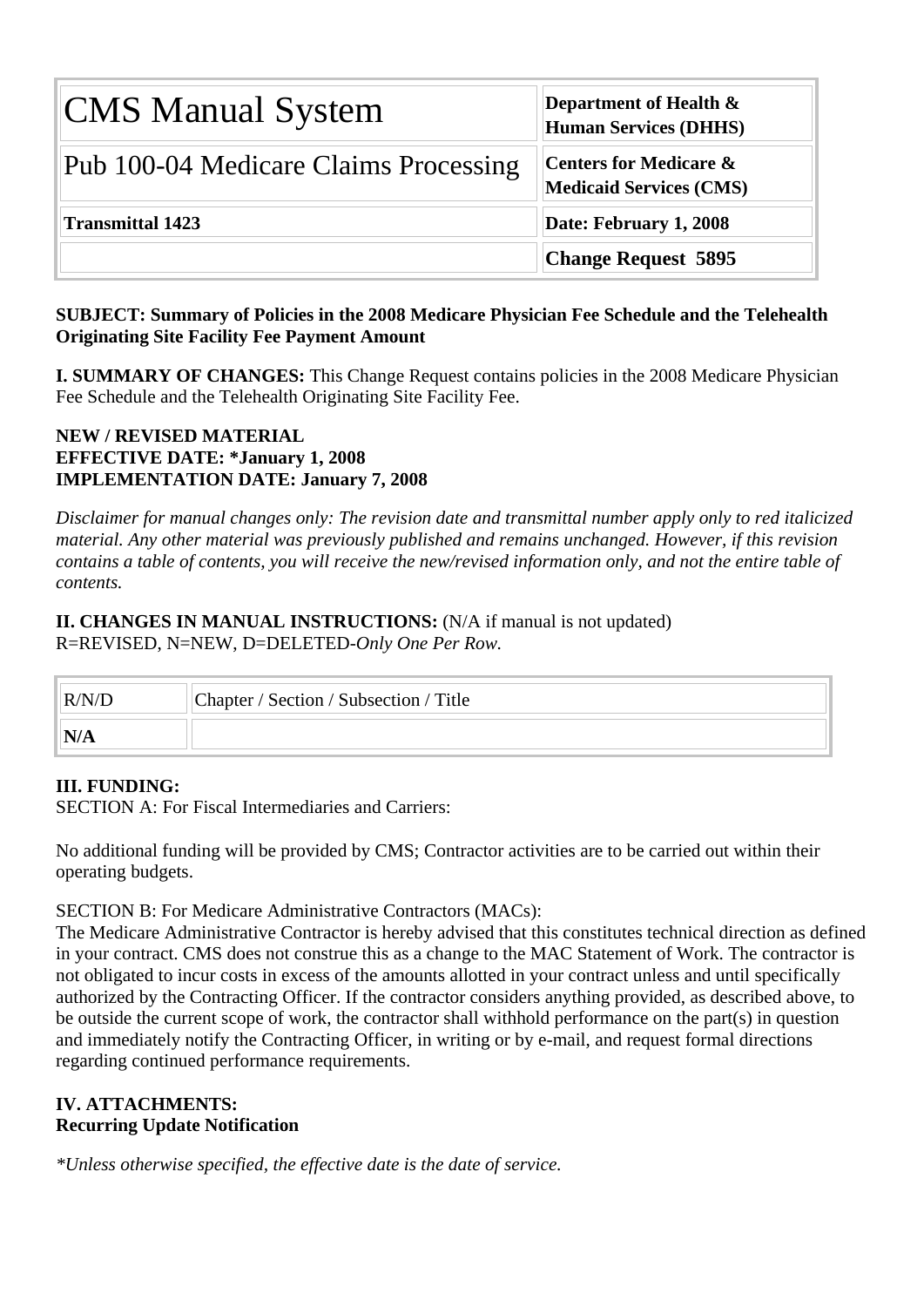# **Attachment – Recurring Update Notification**

**Pub. 100-04 Transmittal: 1423 Date: February 1, 2008 Change Request: 5895** 

**SUBJECT: Summary of Policies in the 2008 Medicare Physician Fee Schedule and the Telehealth Originating Site Facility Fee Payment Amount** 

**EFFECTIVE DATE: January 1, 2008** 

**IMPLEMENTATION DATE: January 7, 2008** 

## **I. GENERAL INFORMATION**

(**Note**: This change request does not include any changes that would be affected by recent legislation (i.e., 0.5 percent update to the conversion factor, changes to the geographic practice cost indices floor, etc. Information regarding these changes can be found in Change Request 5944, Legislative Change Affecting the 2008 Medicare Physician Fee Schedule (MPFS) and Extension of the 2008 Participation Open Enrollment Period)

A. Background: The purpose of this change request is to provide a summary of the policies in the 2008 MPFS and the telehealth originating site facility fee payment amount. Section 1848(b)(1) of the Social Security Act (the Act) requires the Secretary to establish by regulation before November 1 of each year, fee schedules that establish payment amounts for physicians' services for subsequent year. We published a document that would affect payments to physicians effective January 1, 2008.

Section 1834(m) of the Act establishes the payment amount for the Medicare telehealth originating site facility fee for telehealth services provided from October 1, 2001 through December 21, 2002 at \$20. For telehealth services provided on or after January 1 of each subsequent calendar year, the telehealth originating site facility fee is increased as of the first day of the year by the percentage increase in the Medicare Economic Index (MEI) as defined in §1842(i)(3) of the Act. The MEI increase for 2008 is 1.8 percent.

**B.** Policy: For calendar year 2008, the payment amount for HCPCS code "Q3014, Telehealth originating site facility fee" is 80 percent of the lesser of the actual charge or \$23.35. The beneficiary is responsible for any unmet deductible amount or coinsurance

For CY 2008, the CPT Editorial Panel has created two new Category I CPT codes for reporting alcohol and/or substance abuse screening. They are CPT code 99408 (Alcohol and/or substance (other than tobacco) abuse structured screening (e.g., AUDIT, DAST), and brief intervention (SBI) services; 15 to 30 minutes) and CPT code 99409 (Alcohol and/or substance (other than tobacco) abuse structured screening (e.g., AUDIT, DAST), and brief intervention (SBI) services; greater than 30 minutes).

The code descriptions for these CPT codes suggest that these CPT codes may describe services that include screening services. In general, screening services under Medicare are considered to be those services provided to beneficiaries in the absence of signs or symptoms of illness or injury; therefore, to the extent that the services described by these two CPT codes have a screening element, the screening component would not meet the statutory requirements for coverage under  $$1862(a)(1)(A)$  of the Act. Screening services are not covered by Medicare without specific statutory authority, such as has been provided for mammography, diabetes, and colorectal cancer screening. Accordingly, we will not recognize these CPT codes that incorporate screening for payment under the PFS.

Instead, we have created two parallel G-codes to allow for appropriate Medicare reporting and payment for alcohol and substance abuse assessment and intervention services that are not provided as screening services,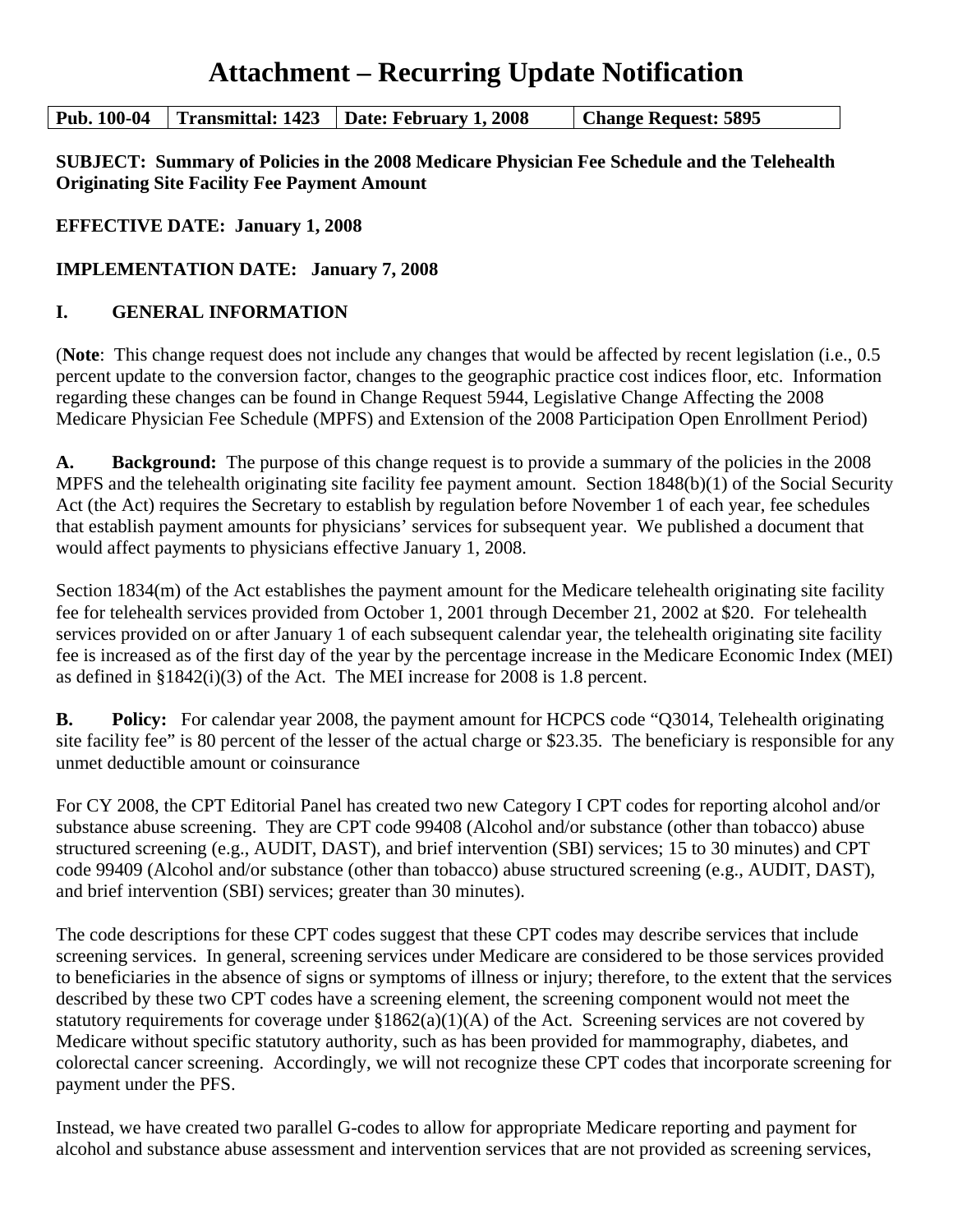but that are performed in the context of the diagnosis or treatment of illness or injury. The codes are HCPCS code G0396 (Alcohol and/or substance (other than tobacco) abuse structured assessment (e.g., AUDIT, DAST) and brief intervention, 15 to 30 minutes) and HCPCS code G0397 (Alcohol and/or substance (other than tobacco) abuse structured assessment (e.g., AUDIT, DAST) and intervention greater than 30 minutes). Contractors shall consider payment for HCPCS codes G0396 and G0397 only when appropriate, reasonable and necessary (i.e., when the service is provided to evaluate patients with signs/symptoms of illness or injury) as per section  $1862(a)(1)(A)$  of the Act.

See the attachment for a summary of issues discussed in CMS-1325-FC, Medicare Program; Revisions to Payment Policies Under the Physician Fee Schedule, and Other Part B Payment Policies for CY 2008; Revisions to the Payment Policies of Ambulance Services Under the Ambulance Fee Schedule for CY 2008; and the Amendment of the E-Prescribing Exemption for Computer-Generated Facsimile Transmissions.

## **II. BUSINESS REQUIREMENTS TABLE**

#### *Use"Shall" to denote a mandatory requirement*

| <b>Number</b> | Requirement                                           | Responsibility (place an "X" in each |              |          |              |                |              |                         |              |             |            |
|---------------|-------------------------------------------------------|--------------------------------------|--------------|----------|--------------|----------------|--------------|-------------------------|--------------|-------------|------------|
|               |                                                       | applicable column)                   |              |          |              |                |              |                         |              |             |            |
|               |                                                       | $\mathbf{A}$                         | D            | F        | $\mathbf C$  | $\mathbf{R}$   |              | Shared-                 |              |             | <b>OTH</b> |
|               |                                                       |                                      | $\mathbf{M}$ | $\bf{I}$ | $\mathbf{A}$ | H              |              | <b>System</b>           |              |             | ER         |
|               |                                                       | B                                    | E            |          | $\mathbf R$  | H <sub>1</sub> |              | <b>Maintainer</b>       |              |             |            |
|               |                                                       |                                      |              |          | $\mathbf R$  | $\bf{I}$       | S            |                         |              |             |            |
|               |                                                       | M                                    | M            |          | L            |                | $\mathbf{F}$ | M                       | $\mathbf{V}$ | $\mathbf C$ |            |
|               |                                                       | A                                    | $\mathbf{A}$ |          | E            |                | I            | $\mathbf C$             | M            | W           |            |
|               |                                                       |                                      | C            |          | $\mathbf R$  |                | S            | $\overline{\mathbf{S}}$ | S            | F           |            |
|               |                                                       |                                      |              |          |              |                | S            |                         |              |             |            |
| 5895.1        | Medicare contractors shall pay for the Medicare       | X                                    |              | X        | X            |                |              |                         |              |             |            |
|               | telehealth originating site facility fee as described |                                      |              |          |              |                |              |                         |              |             |            |
|               | by HCPCS code Q3014 at 80 percent of the lesser       |                                      |              |          |              |                |              |                         |              |             |            |
|               | of the actual charge or \$23.35                       |                                      |              |          |              |                |              |                         |              |             |            |
| 5895.2        | Medicare contractors shall consider payment for       | X                                    |              | X        | X            |                |              |                         |              |             |            |
|               | HCPCS code G0396 (Alcohol and/or substance            |                                      |              |          |              |                |              |                         |              |             |            |
|               | (other than tobacco) abuse structured assessment      |                                      |              |          |              |                |              |                         |              |             |            |
|               | (eg, AUDIT, DAST) and brief intervention, 15 to       |                                      |              |          |              |                |              |                         |              |             |            |
|               | 30 minutes) and HCPCS code G0397 (Alcohol             |                                      |              |          |              |                |              |                         |              |             |            |
|               | and/or substance(other than tobacco) abuse            |                                      |              |          |              |                |              |                         |              |             |            |
|               | structured assessment (eg, AUDIT, DAST) and           |                                      |              |          |              |                |              |                         |              |             |            |
|               | intervention greater than 30 minutes), only when      |                                      |              |          |              |                |              |                         |              |             |            |
|               | appropriate, reasonable and necessary (i.e., when     |                                      |              |          |              |                |              |                         |              |             |            |
|               | the service is provided to evaluate patients with     |                                      |              |          |              |                |              |                         |              |             |            |
|               | signs/symptoms of illness or injury) as per section   |                                      |              |          |              |                |              |                         |              |             |            |
|               | $1862(a)(1)(A)$ of the Act.                           |                                      |              |          |              |                |              |                         |              |             |            |

## **III. PROVIDER EDUCATION TABLE**

| <b>Number</b> | <b>Requirement</b> | Responsibility (place an "X" in each |
|---------------|--------------------|--------------------------------------|
|               |                    | applicable column)                   |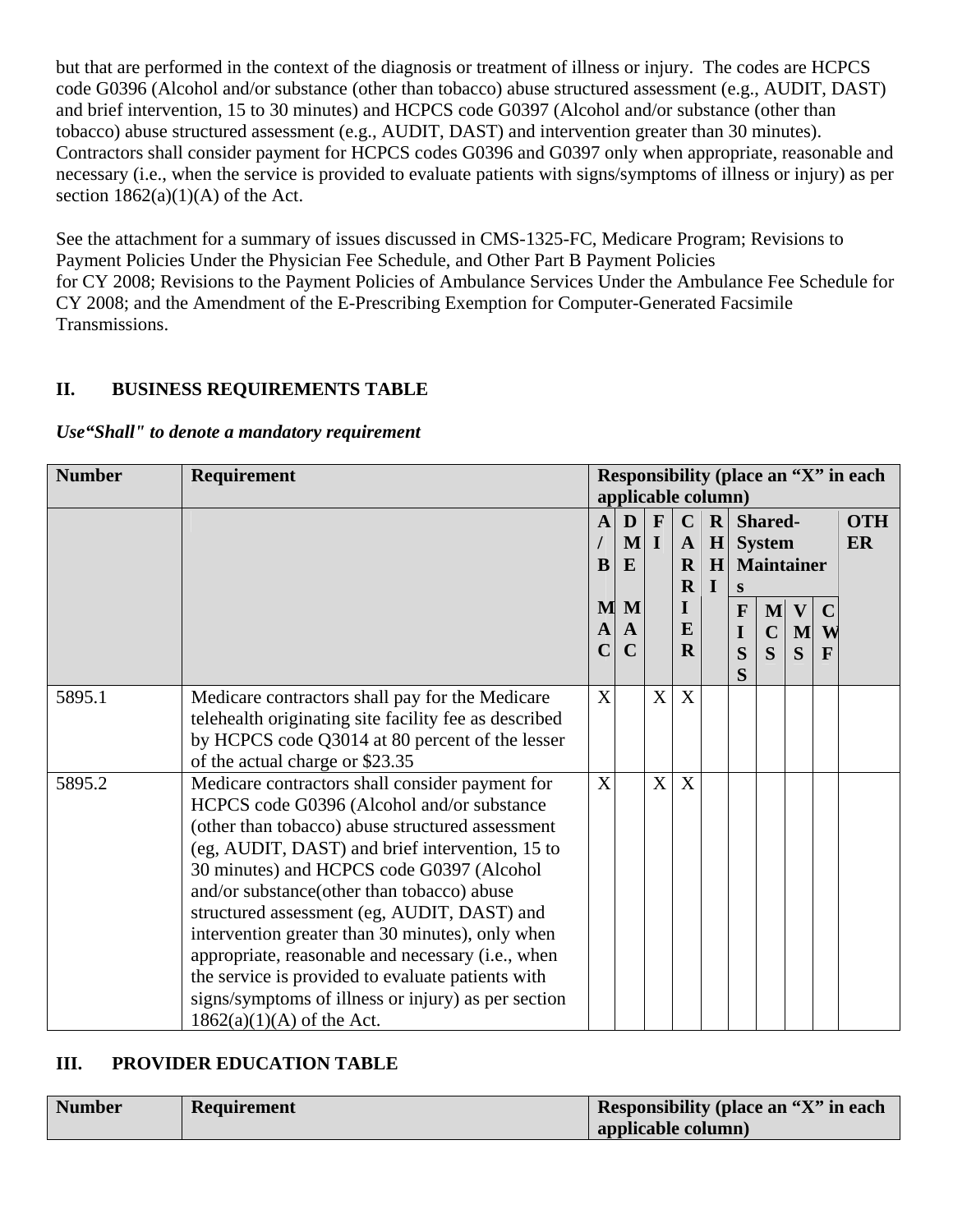|        |                                                                                                                                                                                                                                                                                                                                                                                                                                                                                                                                                                                                                                                                                                                                                                                                                                         | A<br>B<br>M<br>A<br>$\mathbf C$ | D<br>$ \mathbf{M} $<br>E<br>M<br>A<br>$\mathbf C$ | $\mathbf{F}$<br>$\mathbf I$ | $\mathbf C$<br>$\mathbf{A}$<br>$\mathbf{R}$<br>$\mathbf R$<br>$\mathbf{I}$<br>E<br>$\mathbf R$ | $\mathbf R$<br>H<br>H<br>$\bf{I}$ | S<br>$\mathbf{F}$<br>I<br>S<br>S | Shared-<br><b>System</b><br><b>Maintainer</b><br>$\mathbf{M}$<br>$\mathbf C$<br>$\mathbf S$ | $\mathbf{V}$<br>M<br>S | $\mathbf C$<br>W<br>$\mathbf{F}$ | <b>OTH</b><br><b>ER</b> |
|--------|-----------------------------------------------------------------------------------------------------------------------------------------------------------------------------------------------------------------------------------------------------------------------------------------------------------------------------------------------------------------------------------------------------------------------------------------------------------------------------------------------------------------------------------------------------------------------------------------------------------------------------------------------------------------------------------------------------------------------------------------------------------------------------------------------------------------------------------------|---------------------------------|---------------------------------------------------|-----------------------------|------------------------------------------------------------------------------------------------|-----------------------------------|----------------------------------|---------------------------------------------------------------------------------------------|------------------------|----------------------------------|-------------------------|
| 5895.3 | A provider education article related to this<br>instruction will be available at<br>http://www.cms.hhs.gov/MLNMattersArticles/<br>shortly after the CR is released. You will receive<br>notification of the article release via the established<br>"MLN Matters" listserv.<br>Contractors shall post this article, or a direct link to<br>this article, on their Web site and include<br>information about it in a listserv message within<br>one week of the availability of the provider<br>education article. In addition, the provider<br>education article shall be included in your next<br>regularly scheduled bulletin. Contractors are free<br>to supplement MLN Matters articles with localized<br>information that would benefit their provider<br>community in billing and administering the<br>Medicare program correctly. | X                               |                                                   | X                           | X                                                                                              |                                   |                                  |                                                                                             |                        |                                  |                         |

## **IV. SUPPORTING INFORMATION**

## **A. For any recommendations and supporting information associated with listed requirements, use the box below:**

*Use "Should" to denote a recommendation.* 

| <b>X-Ref</b>       | Recommendations or other supporting information: |
|--------------------|--------------------------------------------------|
| <b>Requirement</b> |                                                  |
| <b>Number</b>      |                                                  |
|                    |                                                  |

**B. For all other recommendations and supporting information, use this space:** 

## **V. CONTACTS**

**Pre-Implementation Contact(s):** Gaysha Brooks, **[Gaysha.Brooks@cms.hhs.gov](mailto:Gaysha.Brooks@cms.hhs.gov)**, (410) 786-9649

**Post-Implementation Contact(s):** Appropriate Regional Office

#### **VI. FUNDING**

**A.** *For Fiscal Intermediaries and Carriers,* **use the following statement**: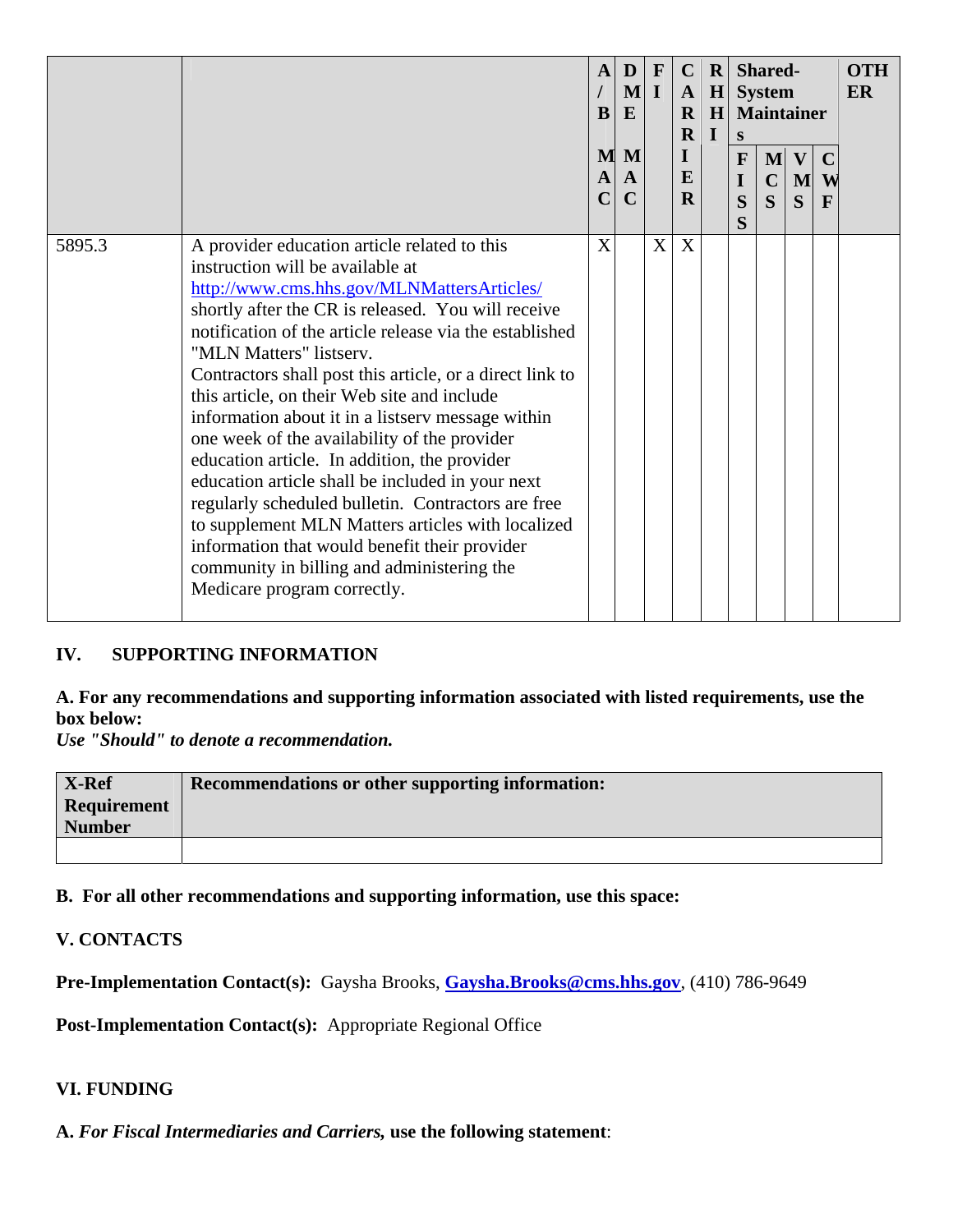No additional funding will be provided by CMS; contractor activities are to be carried out within their operating budgets.

## **B.** *For Medicare Administrative Contractors (MAC)***, use the following statement:**

The Medicare Administrative Contractor (MAC) is hereby advised that this constitutes technical direction as defined in your contract. CMS does not construe this as changes to the MAC Statement of Work (SOW). The contractor is not obligated to incur costs in excess of the amounts specified in your contract unless and until specifically authorized by the contracting officer. If the contractor considers anything provided, as described above, to be outside the current scope of work, the contractor shall withhold performance on the part(s) in question and immediately notify the contracting officer, in writing or by e-mail, and request formal directions regarding continued performance requirements.

## **Attachment**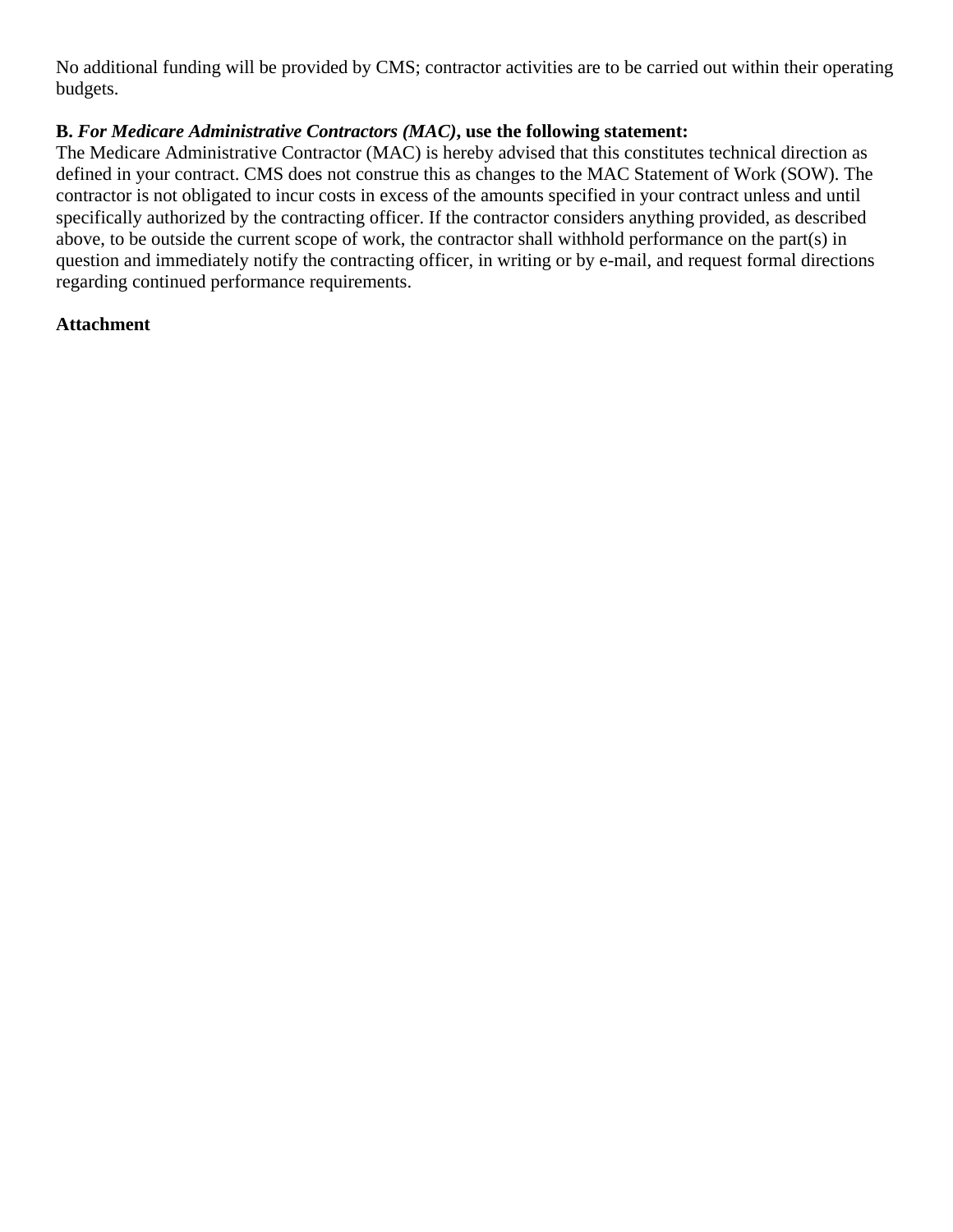## **Attachment (Informational Only)**

## **Summary of Significant Issues Discussed in CMS-1325-FC, Medicare Program; Revisions to Payment Policies Under the Physician Fee Schedule, and Other Part B Payment Policies for CY 2008; Revisions to the Payment Policies of Ambulance Services Under the Ambulance Fee Schedule for CY 2008; and the Amendment of the E-Prescribing Exemption for Computer-Generated Facsimile Transmissions**

#### **Physician Fee Schedule (PFS) Related Issues**

#### **Changes Related to Practice Expense (PE) RVUs**

Practice expenses are the resources used in furnishing a service (such as office rent, wages of personnel, equipment and supplies).

 In setting the PE RVUs in the PFS, we must take into consideration the cost of the equipment being used in a particular procedure or service and how often that equipment is being used. Currently, the PE methodology assumes a 50 percent utilization rate. In this final rule with comment period, we include a discussion of this issue indicating any proposal on equipment usage rates would be addressed in future rulemaking.

We also discuss the American Medical Association (AMA) - Practice Expense Review Committee (PERC) recommendations on PE inputs, refinements to PE inputs based on comments and additional data received from specialty societies, and a change to the PE per hour for radiology based upon additional information from the specialty society and discussions with our contractor.

#### **Geographic Practice Cost Indices (GPCIs)**

Section 1848(e)(1)(A) of the Act requires us to develop separate GPCIs to measure resource cost differences among localities compared to the national average for each of the three fee schedule components.

#### • *GPCI Update*

Section  $1848(e)(1)(C)$  of the Act requires us to review and, if necessary, to adjust the GPCIs at least every 3 years. This section of the Act also requires us to phase-in the adjustment over 2 years and to implement only one-half of any adjustment if more than 1 year has elapsed since the last GPCI revision. This final rule makes public the new budget neutralized GPCIs.

#### • *California Payment localities*

Medicare is required to develop geographic indexes to adjust payments to physicians to reflect variations in costs by geographic areas. There are currently 89 different localities across which the indexes apply and the fees are adjusted. HHS has the authority to change the structure of these payment localities in any single state or across all states but it must be done in a budget neutral manner which can lead to significant redistributions in payments. The locality structure has not changed since 1997. In response to concerns we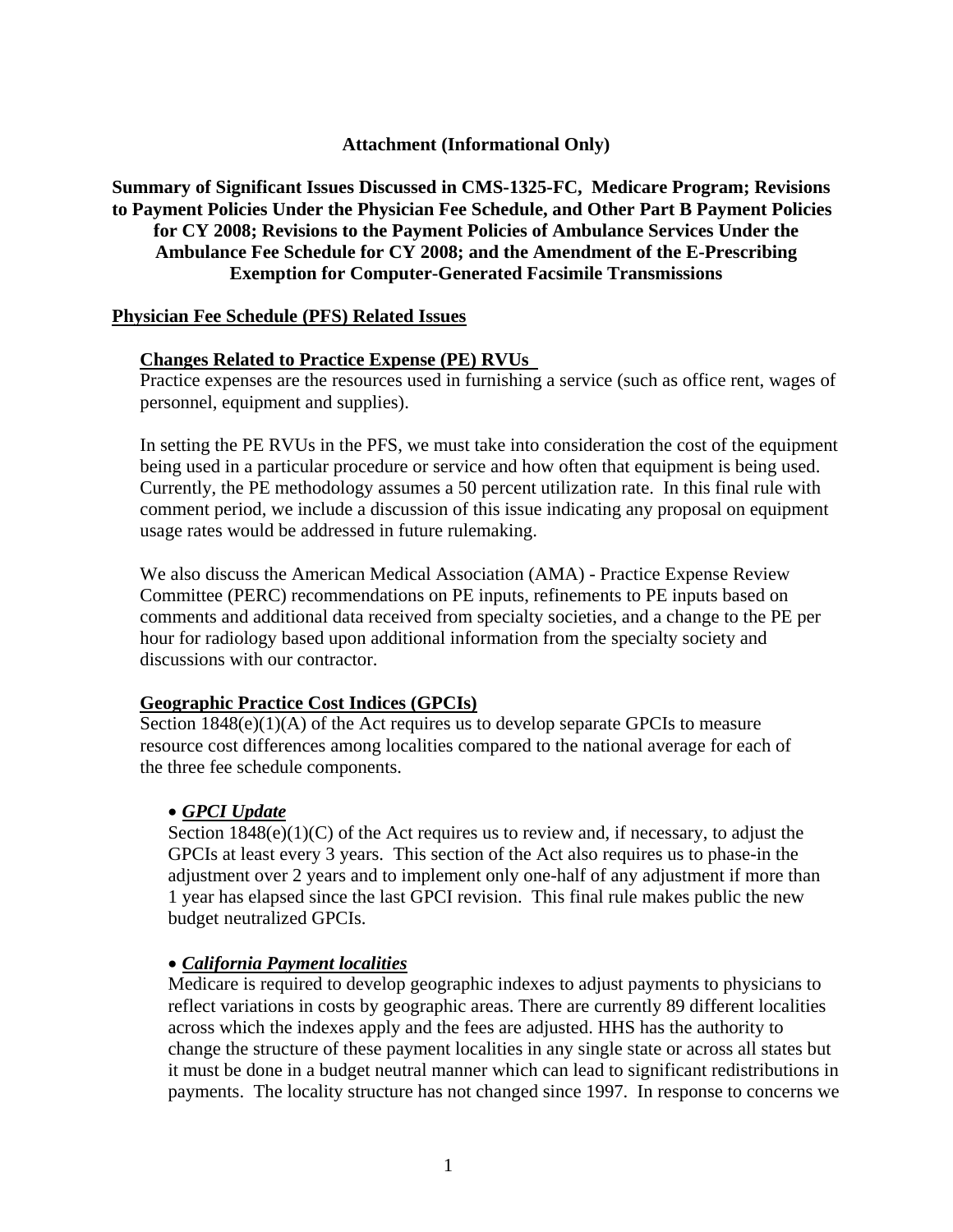have been hearing about the status of the localities in California, in the proposed rule we solicited comments on three possible locality reconfigurations.

After evaluating the comments, we decided not to finalize any of the proposals. We intend to conduct a thorough analysis of approaches to reconfiguring localities and address this issue again in future rulemaking.

## **Coding Issues**

## **Five Year Review of Work RVUs and Other Coding Issues**

In this rule, we are finalizing the proposed RVUs for all the remaining 5 year review codes including increasing anesthesia work by 32 percent and are accepting the results of the refinement panel for 14 home and domiciliary codes. We decided not to proceed with our proposal to bundle the echocardiography code.

#### **Reduction in the technical component (TC) for Imaging Services Under the PFS to outpatient prospective payment system (OPPS) Payment Amount**

Effective January 1, 2007, the Deficit Reduction Act of 2005 provided for capping the payment for the technical component (TC) of certain diagnostic imaging procedures based on the on the Outpatient Prospective Payment System (OPPS) payment. Based on the statutory definition of imaging services under the DRA, we have determined that the following additional procedures are subject to the cap, effective January 1, 2008:

92135- Scanning computerized ophthalmic diagnostic imaging (e.g., scanning laser) with interpretation and report.

92235- Fluorscein angiography (includes multiframe imaging) with interpretation and report.

92240- Indocyanine-green angiography (includes multiframe imaging) with interpretation and report.

92250- Fundus photography with interpretation and report.

92285- External ocular photography with interpretation and report for documentation of medical progress (e.g., close-up Photography, slit lamp photography, goniophotography, stereo-photography).

92286- Special anterior segment photography with interpretation and report; with specular endothelial microscopy and cell count.

#### **Non-Face-to Face Physician and Qualified Healthcare Professional Services**

For CY 2008, the CPT Editorial Panel has created eight new Category I CPT codes for reporting non-face-to-face physician and qualified healthcare professional services. The codes and their descriptors are reflected in the table below: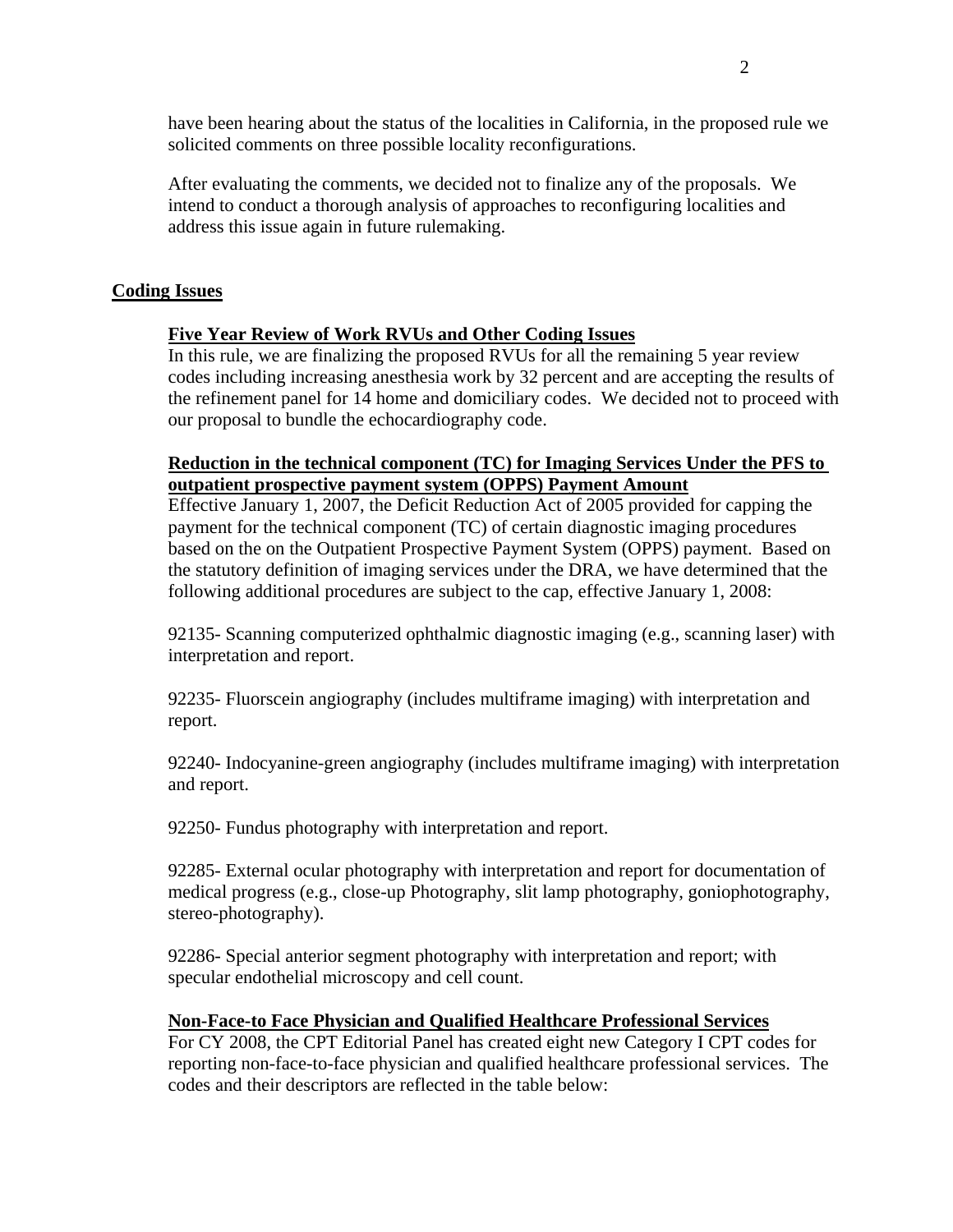| <b>CPT</b> Code | <b>Descriptor</b>                                                                                                                                                                                                                                                                                                                                                                                                                                 |
|-----------------|---------------------------------------------------------------------------------------------------------------------------------------------------------------------------------------------------------------------------------------------------------------------------------------------------------------------------------------------------------------------------------------------------------------------------------------------------|
| 98966           | Telephone assessment and management service provided by a qualified non-physician<br>health care professional to an established patient, parent, or guardian not originating<br>from a related assessment and management service provided within the previous<br>seven days nor leading to an assessment and management service or procedure within<br>the next 24 hours or soonest available appointment; 5-10 minutes of medical<br>discussion  |
| 98967           | Telephone assessment and management service provided by a qualified non-physician<br>health care professional to an established patient, parent, or guardian not originating<br>from a related assessment and management service provided within the previous<br>seven days nor leading to an assessment and management service or procedure within<br>the next 24 hours or soonest available appointment; 11-20 minutes of medical<br>discussion |
| 98968           | Telephone assessment and management service provided by a qualified non-physician<br>health care professional to an established patient, parent, or guardian not originating<br>from a related assessment and management service provided within the previous<br>seven days nor leading to an assessment and management service or procedure within<br>the next 24 hours or soonest available appointment; 21-30 minutes of medical<br>discussion |
| 98969           | Online evaluation and management service provided by a qualified non-physician<br>health care professional to an established patient, guardian or health care provider not<br>originating from a related assessment and management service provided within the<br>previous 7 days, using the Internet or similar electronic communications network                                                                                                |
|                 | (Do not report 98969 when using 99339-99340, 99374-99380 for the same<br>communication(s))                                                                                                                                                                                                                                                                                                                                                        |
|                 | (Do not report 98969 for anticoagulation management when reporting 99363 to<br>99364)                                                                                                                                                                                                                                                                                                                                                             |
| 99441           | Telephone evaluation and management service provided by a physician to an<br>established patient, parent, or guardian not originating from a related E/M service<br>provided within the previous seven days nor leading to an E/M service or procedure<br>within the next 24 hours or soonest available appointment; 5-10 minutes of medical<br>discussion                                                                                        |
| 99442           | Telephone evaluation and management service provided by a physician to an<br>established patient, parent, or guardian not originating from a related E/M service<br>provided within the previous seven days nor leading to an E/M service or procedure<br>within the next 24 hours or soonest available appointment; 11-20 minutes of medical<br>discussion                                                                                       |
| 99443           | Telephone evaluation and management service provided by a physician to an<br>established patient, parent, or guardian not originating from a related E/M service<br>provided within the previous seven days nor leading to an E/M service or procedure<br>within the next 24 hours or soonest available appointment; 21-30 minutes of medical<br>discussion                                                                                       |
|                 | (Do not report 99441-99443 when using 99339-99340, 99374-99380 for the same<br>call(s))                                                                                                                                                                                                                                                                                                                                                           |
|                 | (Do not report 99441-99443 for anticoagulation management when reporting 99363-<br>99364)                                                                                                                                                                                                                                                                                                                                                         |
| 99444           | Online evaluation and management service provided by a physician to an established<br>patient, guardian or health care provider not originating from a related E/M service<br>provided within the previous 7 days, using the Internet or similar electronic<br>communications network                                                                                                                                                             |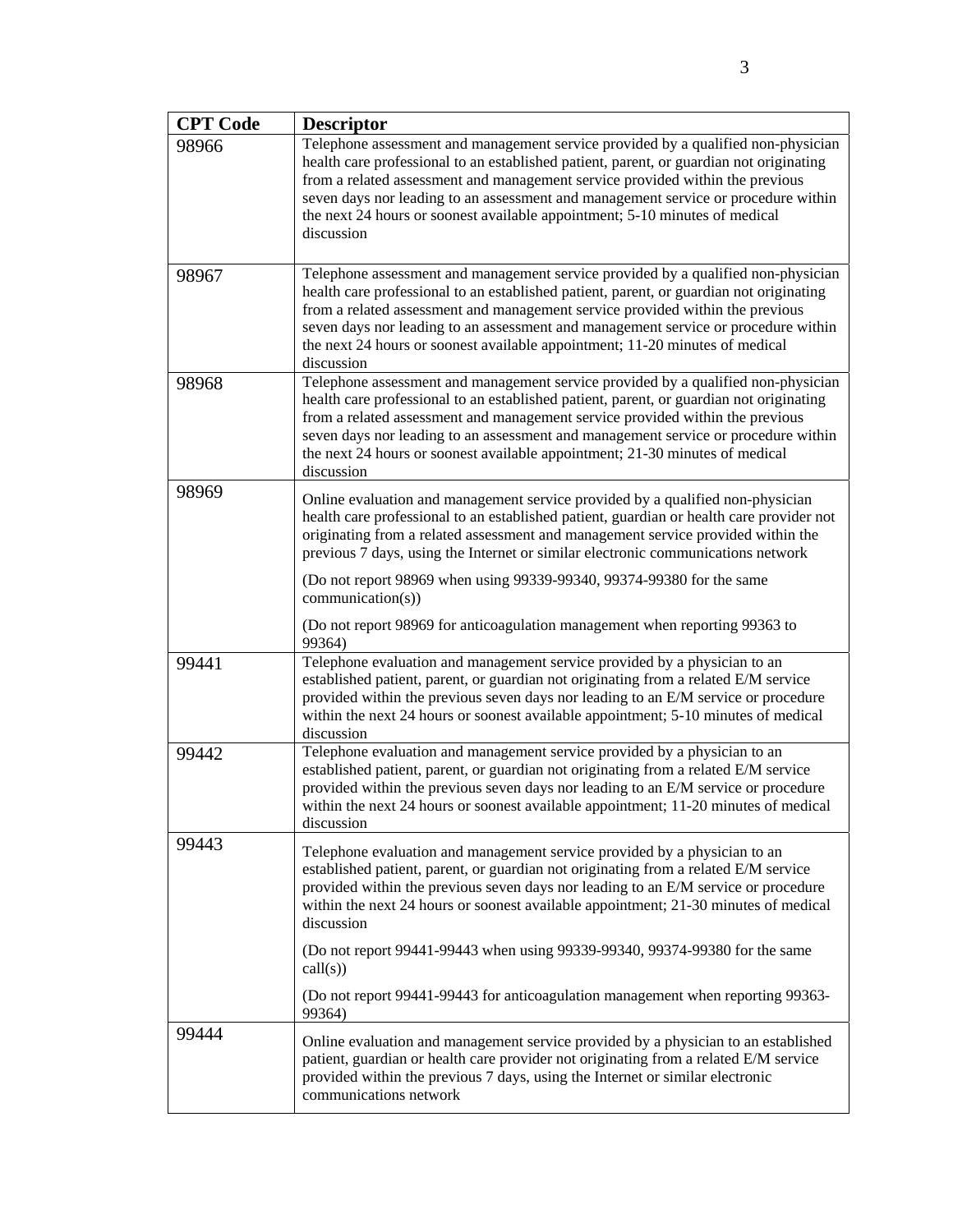| (Do not report 99444 when using 99339-99340, 99374-99380 for the same       |
|-----------------------------------------------------------------------------|
| $communication(s)$ )                                                        |
| (Do not report 99444 for anticoagulation management when reporting 99363 to |
| 99364)                                                                      |

Medicare does not pay separately for physician or nonphysician telephone conversations with patients (or their families), but that these conversations may be taken into account when the physician is determining which level of evaluation and management (E/M) code to assign on the next claim for a face-to-face E/M visit. Codes meeting this criteria are bundled under the Medicare physician fee schedule. However, because the code descriptors for CPT codes 98966 through 98969 and 99441 through 99444 state "not originating from a related E/M service nor leading to an E/M service" we assigned a status indicator of "N" (Non-covered service) to these services. Because these are noncovered services under the Medicare physician fee schedule, the physician or nonphysician practitioner may bill the beneficiary directly for these services as defined in the CPT, at his/her established rate. Although an ABN is not required, we would strongly encourage providers to issue the voluntary "Notice of Exclusion from Medicare Benefits (NEMB" so patients can make informed decisions in these situations. Information about these notices can be found at:

[http://www.cms.hhs.gov/BNI/11\\_FFSNEMBGeneral.asp#TopOfPage.](http://www.cms.hhs.gov/BNI/11_FFSNEMBGeneral.asp#TopOfPage) We would like to remind providers that to be billable to the beneficiary the service must not be related to an E/M visit and must meet every part of the CPT definition and must be documented in the patient's record. (Note: Contractor discretion should be used to determine if service is related to an E/M visit.)

#### **Payment for Preadmission-related services for intravenous infusion of immunoglobulin (IVIG)**

In this rule, we finalize our proposal to continue payment for G0332 in 2008 and assign the same level of PE RVUs as last year.

## **Application of Multiple Procedure Payment Reduction for Mohs Micrographic Surgery (CPT codes 17311 and 17313)**

Under the multiple procedure payment reduction policy, reimbursement for subsequent procedures performed during the same operative session by the same physician is reduced by 50 percent. The Mohs surgery codes have been exempt from the multiple procedure reduction rules since the inception of the PFS [56 FR, November 25, 1991. In this rule, we finalize our proposal to apply the multiple procedure payment reduction rules to these codes. (Note: CPT codes 17312, 17314, and 17315 are not subject to the multiple surgery payment reduction because they are add-on codes.)

## **Medicare Telehealth Services**

We received a request to add the following services to the list of Medicare telehealth services: (1) subsequent hospital care; (2) neurobehavioral status exam; and (3) neuropsychological testing. In this rule, we finalize our proposal to add neurobehavioral status exam to the list of telehealth services and requested comments as to how we could determine when subsequent hospital care is actually a follow-up inpatient consultation and specific information on neuropsychological testing.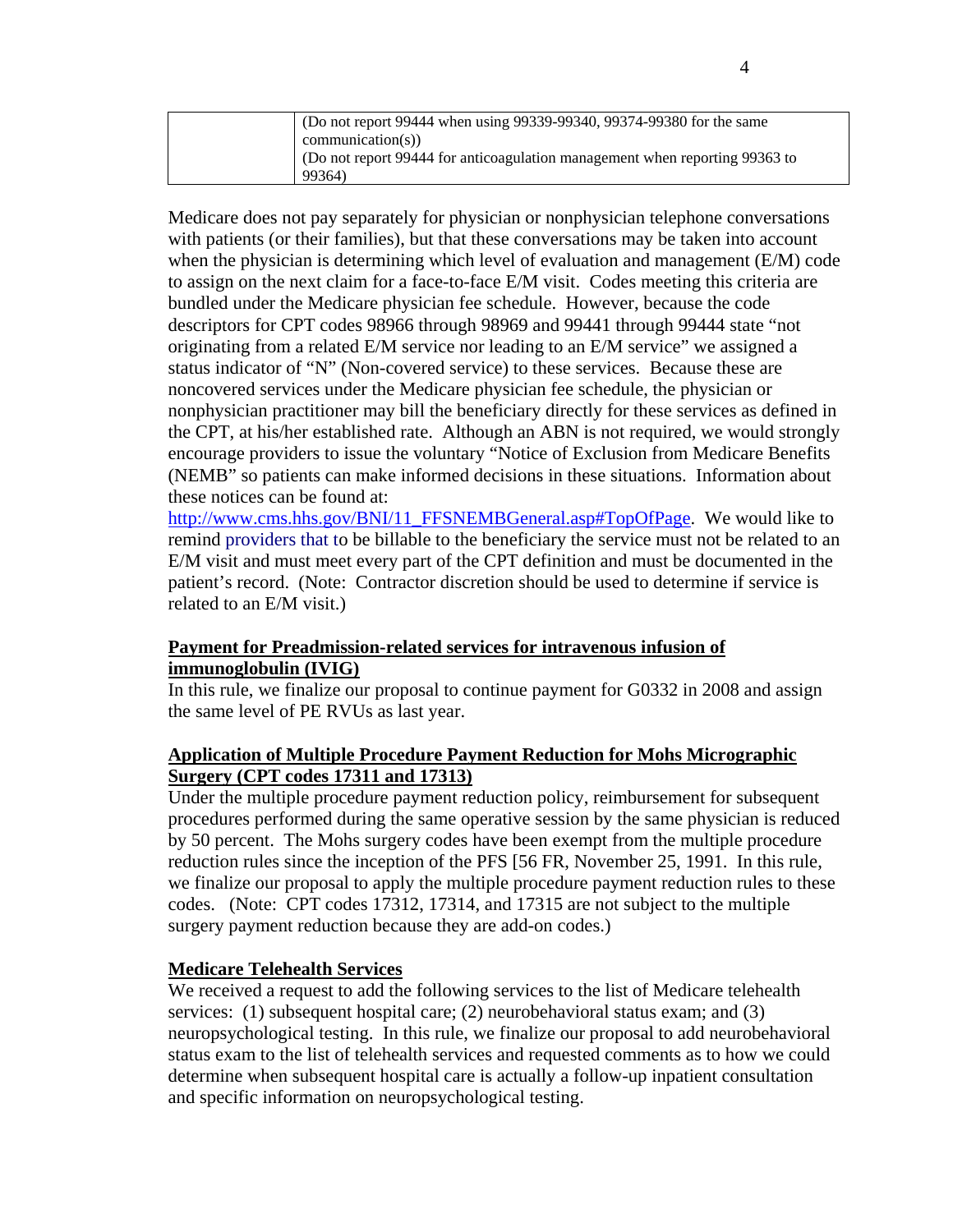## **Conforming/clarifying changes for Comprehensive Outpatient Rehabilitation Facilities (CORFs)**

The 1997 BBA required that all CORF services specified at section 1861(cc) of the Act be paid under existing fee schedule(s) rather than a "reasonable cost" basis that had been in place since 1982. The PFS is currently used to pay for rehabilitation therapy services and other CORF clinical services permitted through the benefit, such as social and psychological services. Because the CORF regulations were never entirely updated to reflect the change to the PFS payment methodology, we proposed a number of changes to the CORF regulations at 42 CFR Part 410 to ensure the regulations reflect the statutory requirements. In this rule, we adopt these changes, with a few modifications, as proposed.

## **Therapy Services**

In this rule, we finalize our proposals concerning the timing of recertification of plans of care, the application of consistent standards across all settings, and updating the personnel qualifications for therapists. We also expand the grandfather clause to include those practicing in all settings. We will delay implementation of the consistent standards for six months and the personnel qualifications for two years to allow individuals and facilities time to come into compliance.

## **Provisions Related to Division B of the Tax Relief and Health Care Act of 2006 -- Medicare Improvements and Extension Act of 2006 (Pub. L. 109-432) (MIEA-TRHCA)**

#### **Section 101(b) of the MIEA-TRHCA--Quality Reporting System for Physician Payment for CY 2008**

Section 101(b) of the MIEA-TRHCA authorizes the establishment of a physician quality reporting system by CMS. We have titled the statutory program the Physician Quality Reporting Initiative (PQRI). We have finalized for 2008 a total of 119 quality measures selected from the 148 we proposed across the following 7 broad categories. Measures are included in the final set for 2008 provided that, in the case of each measure, it is either National Quality Forum (NQF) endorsed or Ambulatory Quality Alliance (AQA) adopted by October 31, 2007, with exception of 2007 PQRI Measures. Because all of the 2007 PQRI measures have been considered by NQF, we will retain from this category only those measures that achieved NQF endorsement.

MEIA-TRHCA Section 101 also requires that we address in 2008 a registry-based mechanism for data submission. We state in the final rule that we plan to test two options for how the registry-based submission mechanism might work, and describe the specific options we plan to test. Although not specifically required by MEIA-TRHCA, we also address in the final rule our plan to test a mechanism for submitting clinical quality data extracted from electronic health records and uploaded directly to a clinical data warehouse.

We identify the minimum characteristics that a registry or EHR vendor and/or EHR product will need to possess in order to be able to participate in the testing. We also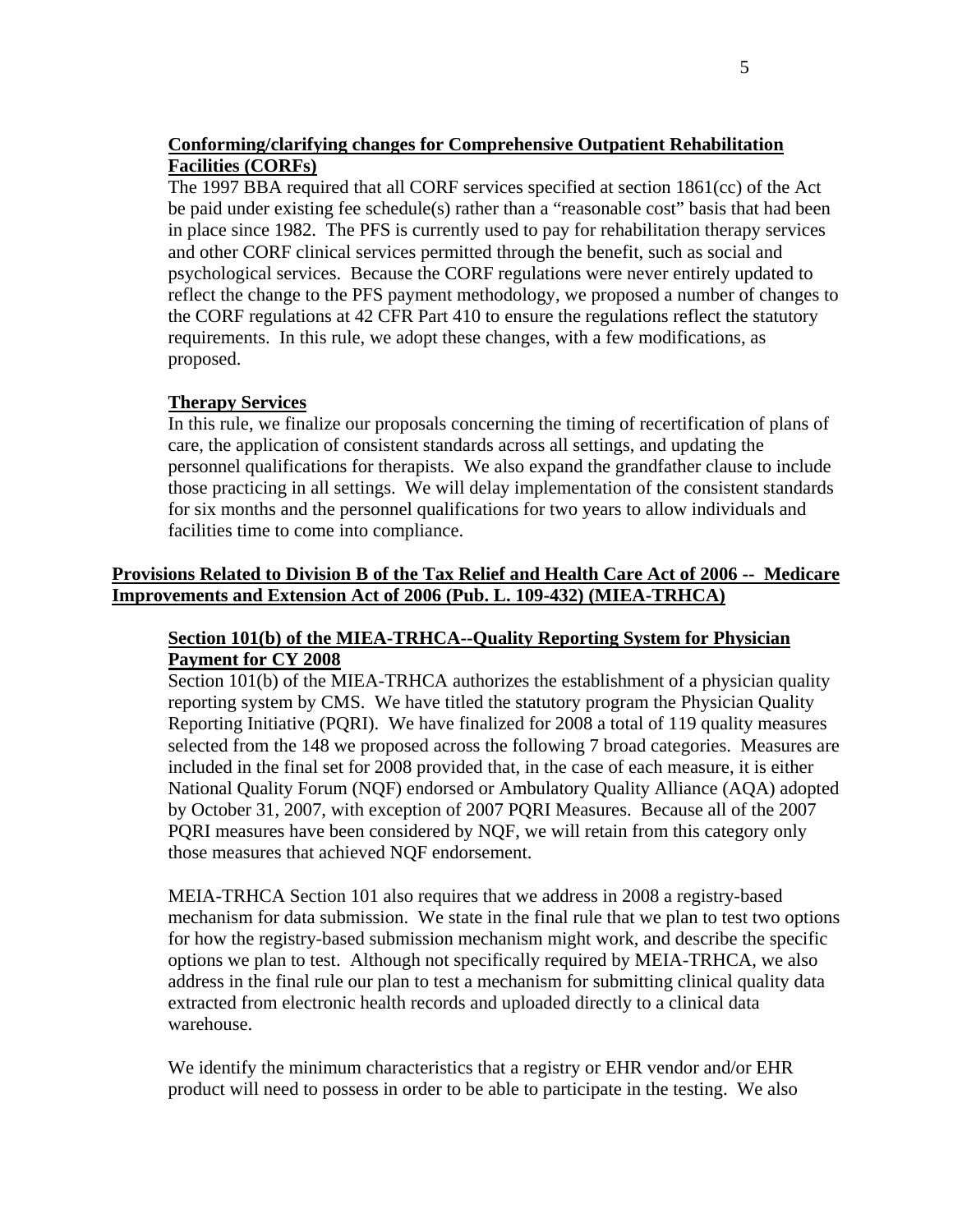provide the address to which interested registries and vendors may submit letters of selfnomination, and establish that self-nomination letters must be received at that address by January 4, 2008.

## **Section 110 of the MIEA-TRHCA--Reporting of Anemia Quality Indicators for Medicare Part B Cancer Anti-Anemia Drugs**

Section 110(b) of TRCHA 2006 requires CMS to add a requirement for reporting of hemoglobin or hematocrit data on claims for drugs used to treat anemia secondary to anticancer treatment. The reporting requirement is effective January 1, 2008. In this rule, we finalize this requirement for all claims for ESAs and for some claims of other drugs.

#### **Other Issues**

## **Average Sales Price (ASP) issues**

In January 2007, MedPAC recommended that we clarify our policy on the treatment of bundled products to ensure that ASP calculations allocate discounts to reflect the transaction price for each drug. In recent rulemaking, Medicaid provided guidance on bundled sales in the context of Average Manufacturer Price (AMP). In the CY 2008 PFS Proposed Rule, we proposed that all manufacturers would be required to allocate bundled price concessions proportionately to the dollar value of units of each drug sold under the bundled arrangement. We received many comments on our proposal. Based on comments recommending a delay and to better understand the concerns stated by the commenters, we did not finalize the proposed regulatory changes in the CY 2008 PFS Final Rule.

Although we did not establish a specific methodology that manufacturers must use for the treatment of bundled price concessions for purposes of calculating ASP at this time, we restated existing guidance in the preamble section of the final rule that, in the absence of specific guidance, manufacturers may make reasonable assumptions in their calculation of ASP, consistent with the general requirements and the intent of the Act, Federal regulations, and their customary business practices. Further, we clarified that, in making reasonable assumptions, we believe that one method manufacturers could use is to reallocate price concessions that are conditioned upon other purchases or a performance requirement so that the total value of all price concessions are allocated proportionately according to the dollar value of the units of each drug sold. Manufacturers are to submit their reasonable assumptions along with their ASP data.

In the final rule, we also stated that we will continue to monitor this issue, consider the comments on this issue, and may provide more specific guidance in the future through rulemaking or through program instruction or other guidance (consistent with our authority under section  $1847A(c)(5)(C)$  of the Act) if we determine it is warranted. As we continue to review these issues, we want to be sure we are aware of concerns from all stakeholders, and encourage the public to provide additional information or concerns to us on this issue as they may arise.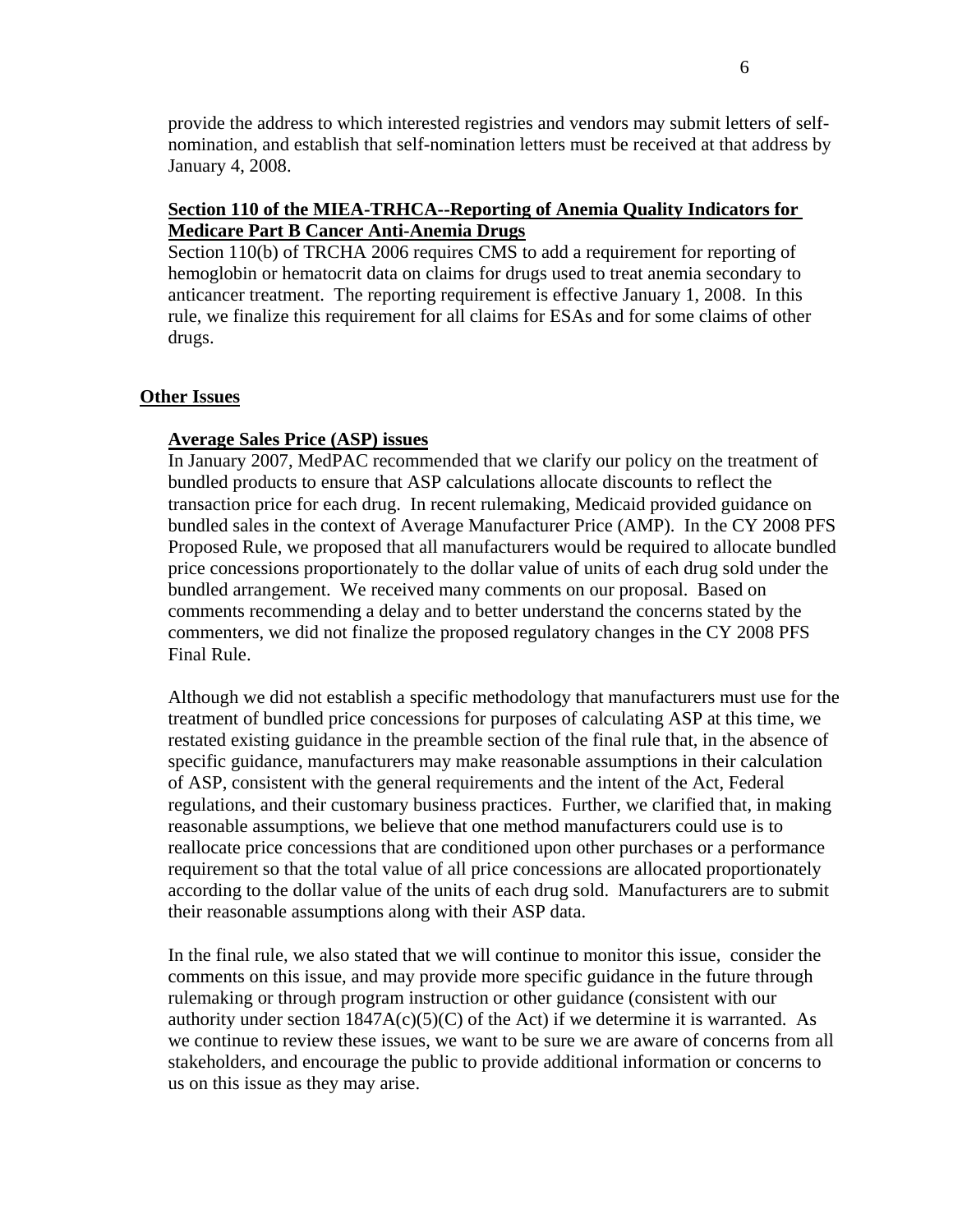#### **Competitive Acquisition Program (CAP) Issues**

#### • *Provisions for Collection of Beneficiary Coinsurance*

Section 108 of the MIEA-TRHCA requires that payment for drugs and biologicals supplied under the CAP be made upon receipt of an approved CAP vendor's claim. However, applicable beneficiary cost sharing amounts may still only be collected after the administration of the drug has been verified. Current CAP claims processing and payment procedures do not provide a way for CMS to immediately verify that a drug was administered on behalf of the vendor. Therefore, this rule describes steps that an approved CAP vendor may take in order to verify that a drug was administered, and finalizes specific information that must be collected by the approved CAP vendor before collecting cost sharing amounts from a beneficiary. We are also finalizing a minor change to regulation text at 414.914(i) in order to clarify that the approved CAP vendor may bill the supplemental insurer immediately after the designated carrier makes the initial payment on a CAP drug claim. Under our current regulations, the approved CAP vendor may also bill the beneficiary if drug administration is verified by the participating CAP physician. This provision remains unchanged.

#### • *Approved CAP Vendor Appeals for Denied Drug Claims*

Currently, an approved CAP vendor has appeal rights as a party to the redetermination of a physician's drug administration claim. In addition, the approved CAP vendor is considered a party to an initial determination on the claim for payment for the drug product the approved CAP vendor filed with the designated carrier. Currently, the local carrier conducts appeals and the process requires a participating CAP physician's cooperation because the vendor's appeal rights are generally dependent upon the physician's drug administration claim.

 Under the MIEA-TRHCA, an approved CAP vendor is paid upon receipt of the vendor's drug claim. The change in timing of the initial payment to the vendor creates direct appeals rights for the approved CAP vendor.

We are finalizing our clarification that, for pre-payment denials, the approved CAP vendor, as a supplier, has a direct right to appeal the initial determination made by the designated carrier on its drug product claim. Furthermore, because the local carrier is expected to have the most familiarity with applicable policies, the local carrier will conduct the prepayment appeals.

We are also finalizing our proposal that the appeal of post payment denials be considered a reopening of an initial determination; that the designated carrier would conduct this appeal and issue a revised determination if a claim cannot be verified or is found to be medically unnecessary. The designated carrier would then seek to recover overpayment. An approved CAP vendor would have the right to appeal a post payment denial to the designated carrier by requesting a redetermination of the revised coverage determination and the overpayment assessment.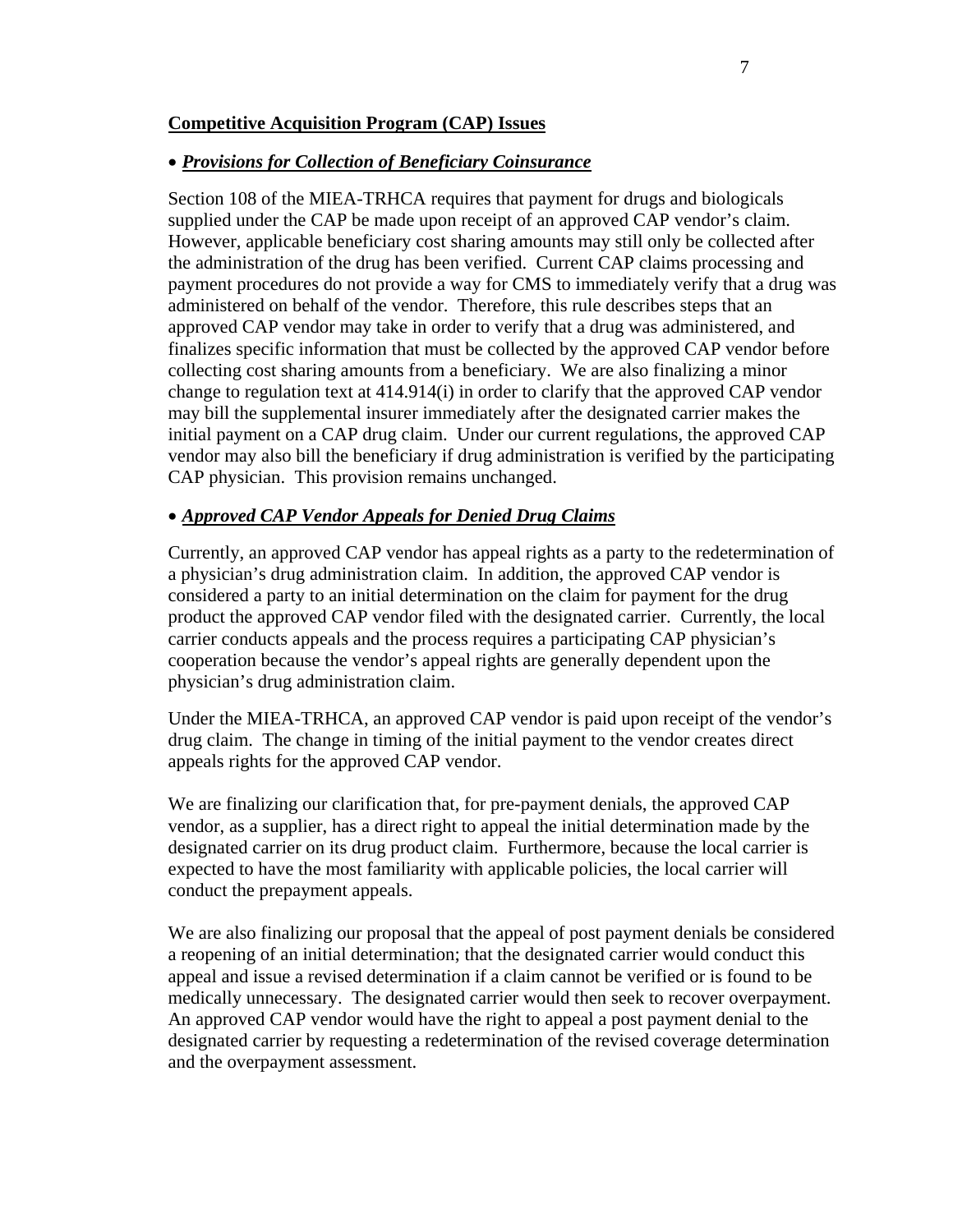## • *Definition of Exigent Circumstance/ Description of Process for Requesting Removal from the CAP*

Originally we interpreted the CAP statute to require that physicians must stay in the program and remain with their original vendor for a year with only a few exceptions, such as exigent circumstances as defined by CMS.

Since then, we have had several cases of physicians requesting to opt out of the CAP for reasons that we believe are justified. We are recognizing the burden to a physician's practice as an "exigent circumstance", especially when such difficulties become apparent during the first 60 days of CAP participation. In addition, we are also specifying that, beginning after 60 days from the effective date of the physician's CAP election agreement, the physician may request to leave the program due to a change in circumstances of which the physician was previously unaware that would create a burden for the physician if he or she continued in the CAP.

## • *Other CAP Topics*

We also responded to comments on potential alternatives to the CAP prescription order number, whether to allow for pre-filled syringes under limited circumstances in the CAP, and potential contractual changes to encourage compliance with CAP requirements. No changes are being implemented at this time.

We also finalized regulations and addressed remaining comments from the July 6, 2005 CAP interim final rule with comment period. These topics included the use of electronic prescriptions in the CAP, CAP physician administrative and financial burden, the impact of CAP participation on clinical trials research, licensure requirements for CAP distributors and pharmacies, community mental health centers and CAP participation, updating CAP prices and data reporting, the application of Comprehensive Error Rate Testing (CERT) to CAP claims, and the 14-day participating CAP physician billing requirement.

## **Issues Related to the Clinical Laboratory Fee Schedule**

## • *Date of Service Clarification for Technical Component of Pathology Specimens*

 In this rule, we are finalizing our proposal to amend the title and introductory sentence for §414.510, laboratory date of service for specimens, to specify that the regulation applies to both clinical laboratory services and the technical component for physician pathology services to promote consistency between testing based on the comments that we received. This amendment concerning the date of service for laboratory specimens will assist in improving claims processing efficiency, adjudication, and detection of duplicate services. This will also clearly state what services are bundled into the hospital payment and what services are payable under the PFS.

#### • *Reconsideration Process*

In the final rule, we are implementing the following process which will be effective on January 1, 2008: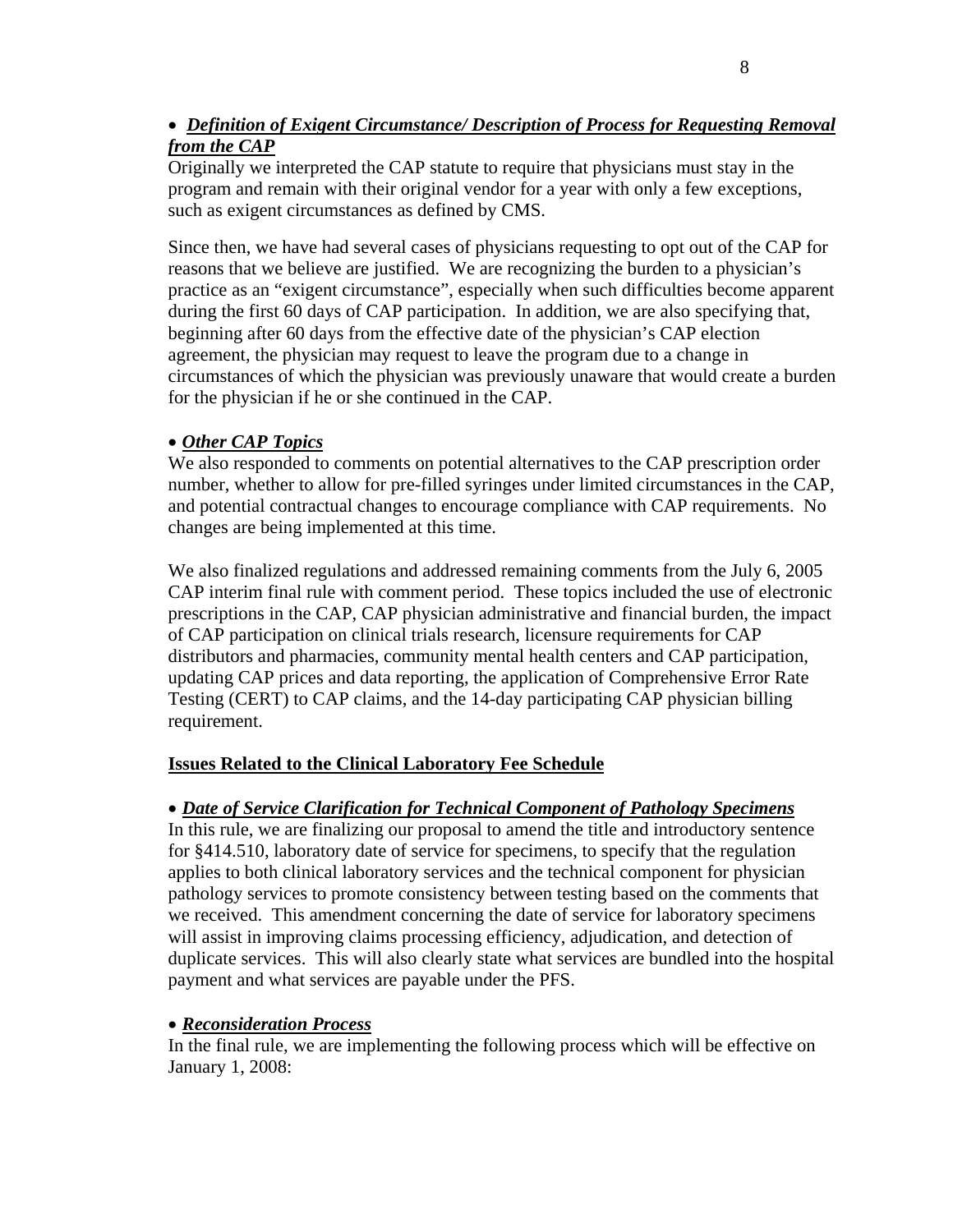-The public will have 60 days from the date the new clinical laboratory fee schedule amounts were published to request a reconsideration.

 - The public can comment on the decision to cross walk or gap fill a specific code, a CMS crosswalk determination, or the CMS calculation of the National Limitation Amount for new codes gap filled in the previous year.

 - Commenters will be invited to present their comments at the Laboratory Public Meeting on Payment for New Clinical Laboratory Tests.

 In addition, for payments for new tests established through gapfilling by the contractors:

 - We will post the contractor's payment amounts for new codes each spring.

- The public will have 30 days from the date the contractor's final payment amounts are posted to request a reconsideration.

- We will consider requests for reconsideration when we decide whether to reconsider carrier-specific final payment amounts and the National Limitation Amount (NLA).

 - Consistent with current regulations, we could decide after the first year of gapfilling that the carrier-specific gapfilled amount would not pay for the test appropriately, and could crosswalk the test instead.

#### **ESRD facility related issues**

 For calendar year 2008, we did not propose any significant changes to the composite rate payment methodology. In the 2008 final rule, we have two updates--1) wage index and transition; and, 2) drug add-on adjustment. The following discussion summarizes the changes affecting the composite rate payments.

#### • *Wage Index Update*

For 2008, we are updating the wage data and implementing the third year of the transition using a 25/75 blend of the old MSA-based wage index and the new CBSA-based wage index. In addition, we are reducing the wage index floor from 0.8 to 0.75 for 2008.

#### • *Update to the Drug Add-on Adjustment to the Composite Payment Rate*

Section 623 of MMA established the drug add-on adjustment to the composite payment rate to account for the difference between payment amounts for separately billable drugs under pre-MMA payments and the new payment methodology established under that section of the statute. In addition, beginning in 2006, the MMA requires that we annually update the drug add-on adjustment to reflect the estimated growth in ESRD drug expenditures from the previous year. The current add-on adjustment is 14.9 percent and includes a 0.5 percent update for 2007. The 14.9 percent adjustment reflects an average per treatment adjustment of \$19.64. For 2008, based on the update methodology established in the CY 2007 PFS final rule, CMS used ESRD drug expenditure data from 2005 and 2006 to project utilization growth. Since hospital-based facilities are reimbursed on a cost basis, CMS is unable to isolate the per unit payment differential for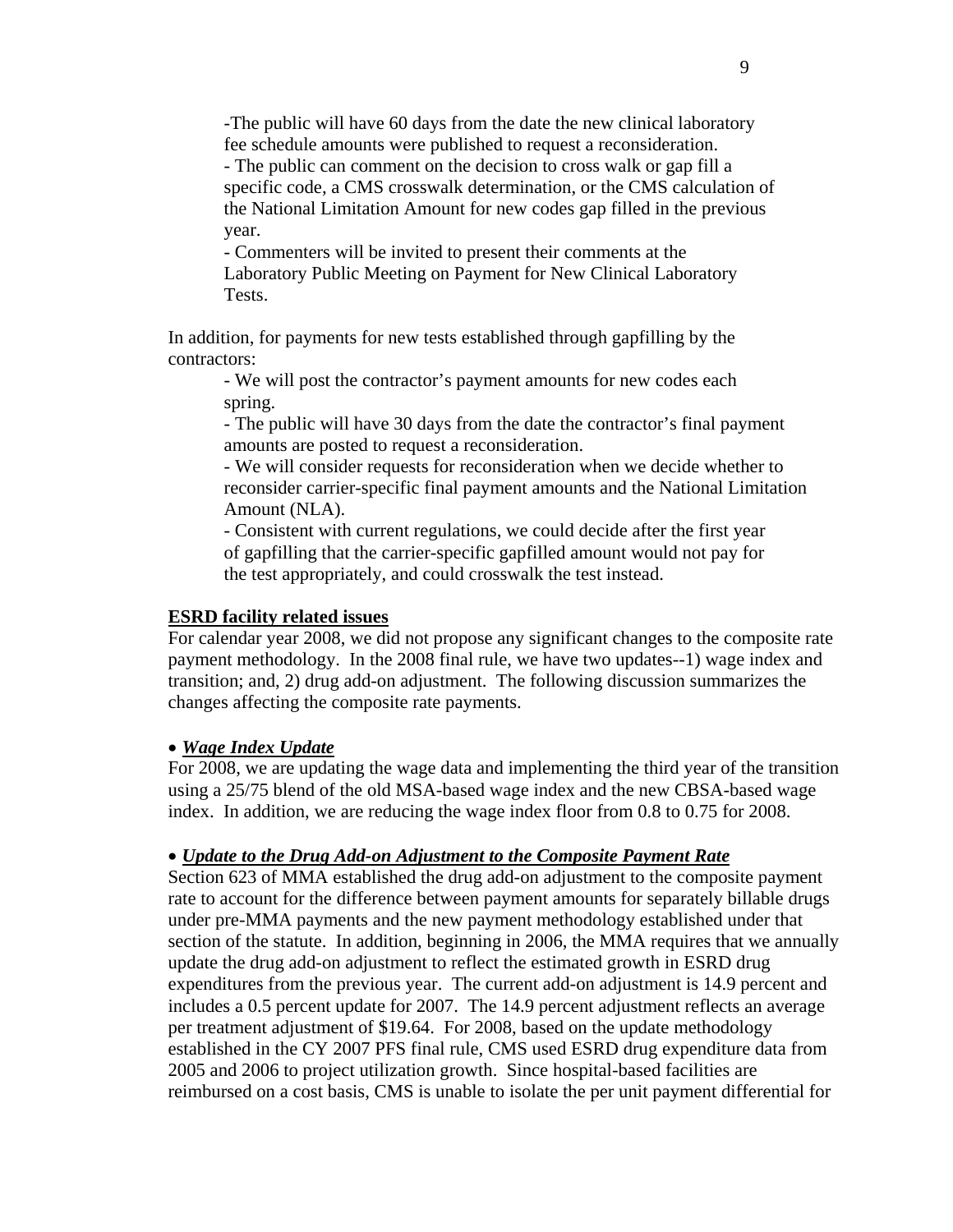hospital-based facility drug expenditures between 2005 and 2006 for purposes of estimating the residual utilization change between years. To deal with this data issue, CMS estimated utilization changes in ESRD drugs between 2005 and 2006 using only data from freestanding facilities. The result is no utilization growth estimated for 2008.

 The final update to the drug add-on adjustment to the composite rate is 0.5 percent for a total drug add-on adjustment for 2008 of 15.5 percent (1.005 x 1.149). The 15.5 percent adjustment reflects an average per treatment adjustment of \$20.33 for 2008. This represents an additional \$0.69 over the amount for 2007.

#### **Independent Diagnostic Testing Facility (IDTF)**

#### • *Background*

During the course of a national review in 2003-2004, the Office of Inspector General (OIG) found an error rate of 68 percent for Independent Diagnostic Testing Facility (IDTF). The OIG found that payment errors were the result of poor or missing documentation and the lack of medical necessity. Moreover, in recent years, CMS and its contractors have determined that a number of IDTFs in California and other states are perpetuating schemes to defraud the Medicare program.

In last year's physician fee schedule, CMS adopted 14 IDTF performance standards and established several other provisions to improve quality and reduce improper payments.

## • *Provisions of the Final Rule*

 Building on the IDTF supplier standards established in last year's physician fee schedule final rule, we are adopting several new provisions that impact IDTFs and revise several existing IDTF performance standards. These include:

- o Limiting IDTF billing so that it begins upon the later of (1) the time of filing of the enrollment application, or (2) the date the new practice location is open.
- o Prohibiting an IDTF from sharing a practice location with another Medicare enrolled individual organization or sharing equipment used in taking the initial diagnostic test or allowing an IDTF to lease or sublease its operations to another individual or organization.

In addition to the two new provisions discussed above, we are adopting revisions to several existing performance standards:

- o Revising existing performance standard 6 to allow us to verify comprehensive liability insurance with an insurance agent and/or underwriter.
- o Revising existing performance standard 2 which requires the reporting of all changes within 30 days to requiring an IDTF to report: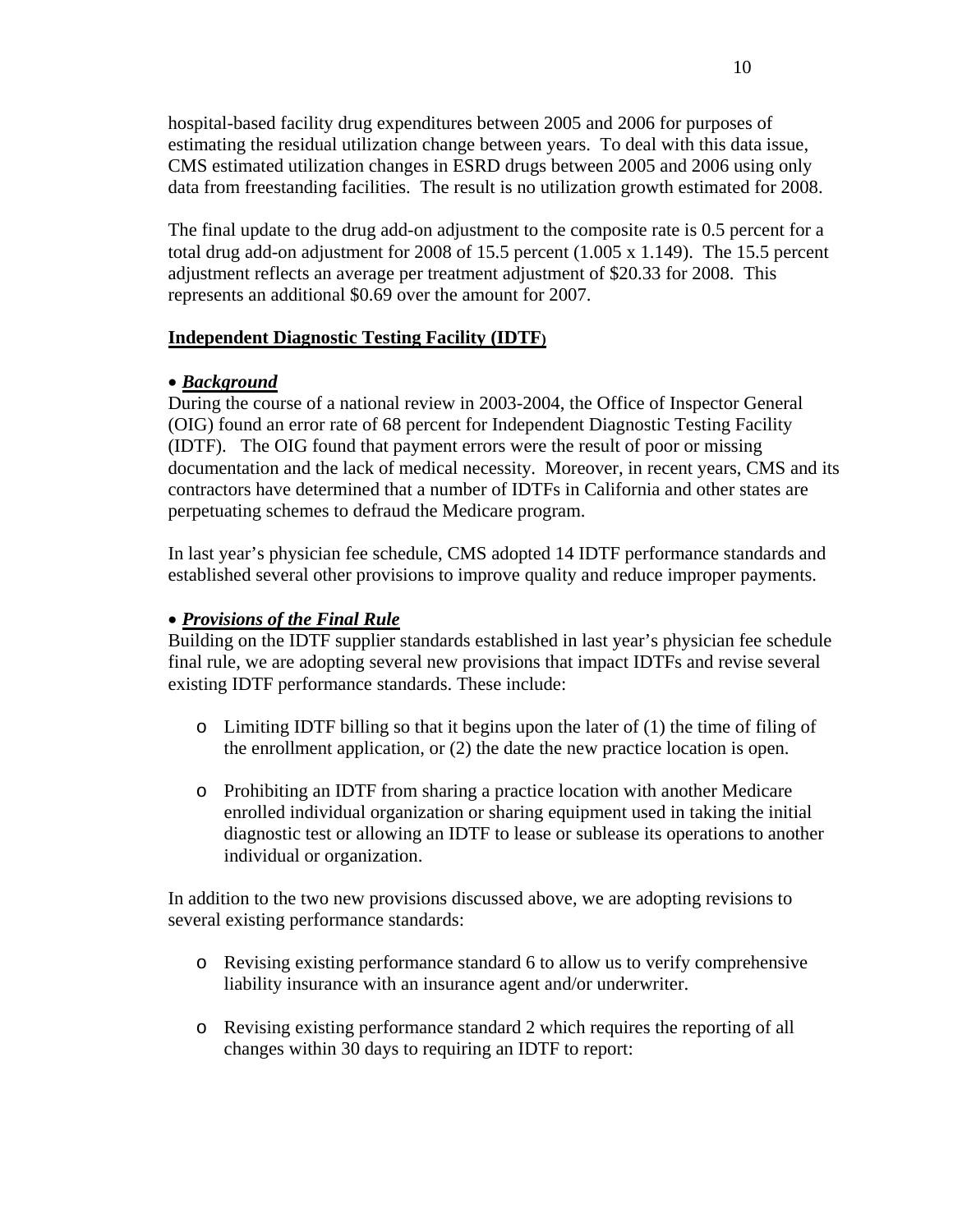- Certain reportable changes, including a change in ownership, a change of practice location, a change in supervising physician, or an adverse legal action, within 30 days, and
- Reporting all other reportable changes within 90 days.
- o Revising performance standard 8 to require documentation of written clinical complaints.

Finally, we have removed the expanded definition of the role of a supervising physician published in last year's physician fee schedule rule.

## **Ambulance-related provisions**

Section 1834 (1) (3) (B) of the Act provides the basis for updating the payment amount for ambulance services. Section 414.610(f) specifies that certain components of the ambulance fee schedule are updated by the AIF annually, based on the consumer price index for all urban consumers (CPI-U) (U.S. city average) for the 12-month period ending with June of the previous year. For CY 2008, the AIF will be 2.7 percent. In addition, as discussed in the final rule, we will announce the AIF for CY 2009 and subsequent years via CMS instruction and on the CMS Web site.

## **Update to Fee Schedules for Class III DME for CYs 2007 and 2008**

The statute, as amended by section  $302(c)(1)$  of the MMA, mandates a zero percent DME fee schedule update from CYs 2004 through 2008 for all DME other than class III medical devices described in section 513(a)(1)(C) of the Federal Food, Drug, and Cosmetic Act (21 U.S.C.  $360c(a)(1)(C)$ ). The class III update factors for these years (other than 2007) are equal to the annual percentage change in the consumer price index for urban consumers (CPI-U). The statute mandates that the Secretary determine the appropriate class III update percentage for 2007, taking into account recommendations contained in a report from the GAO regarding the appropriate update percentage for these devices. The GAO report, published March 1, 2006, recommends that the Secretary establish a uniform payment update to the DME fee schedule for 2007 for class II and class III devices, that is, zero percent. In this final rule with comment period, we announce a zero percent update for CY 2007 for class III devices and an update equal to the CPI-U for CY 2008.

## **Compendia for the Determination of Medically Accepted Uses of Drugs and Biologicals in Anticancer Treatment under Section 1861(t)(2)(B)**

The Social Security Act Section 1861(t)(2)(B)(ii)(I) recognizes certain compendia for use in the determination of a "medically-accepted indication" of drugs and biologicals used off-label in an anticancer chemotherapeutic regimen. Only one named source is currently in publication. In the Act, the Secretary is given the authority to "revise the list of compendia…as appropriate". However, there has not been an established process to revise the list. The Medicare Evidence Development and Coverage Advisory Committee (MedCAC) considered the issue in a 2006 public meeting and identified desirable characteristics for compendia used for this purpose. We proposed an annual process in which CMS would review requests for revisions to the list based largely on the MedCAC-identified desirable characteristics. In this final rule, we are reducing the entire